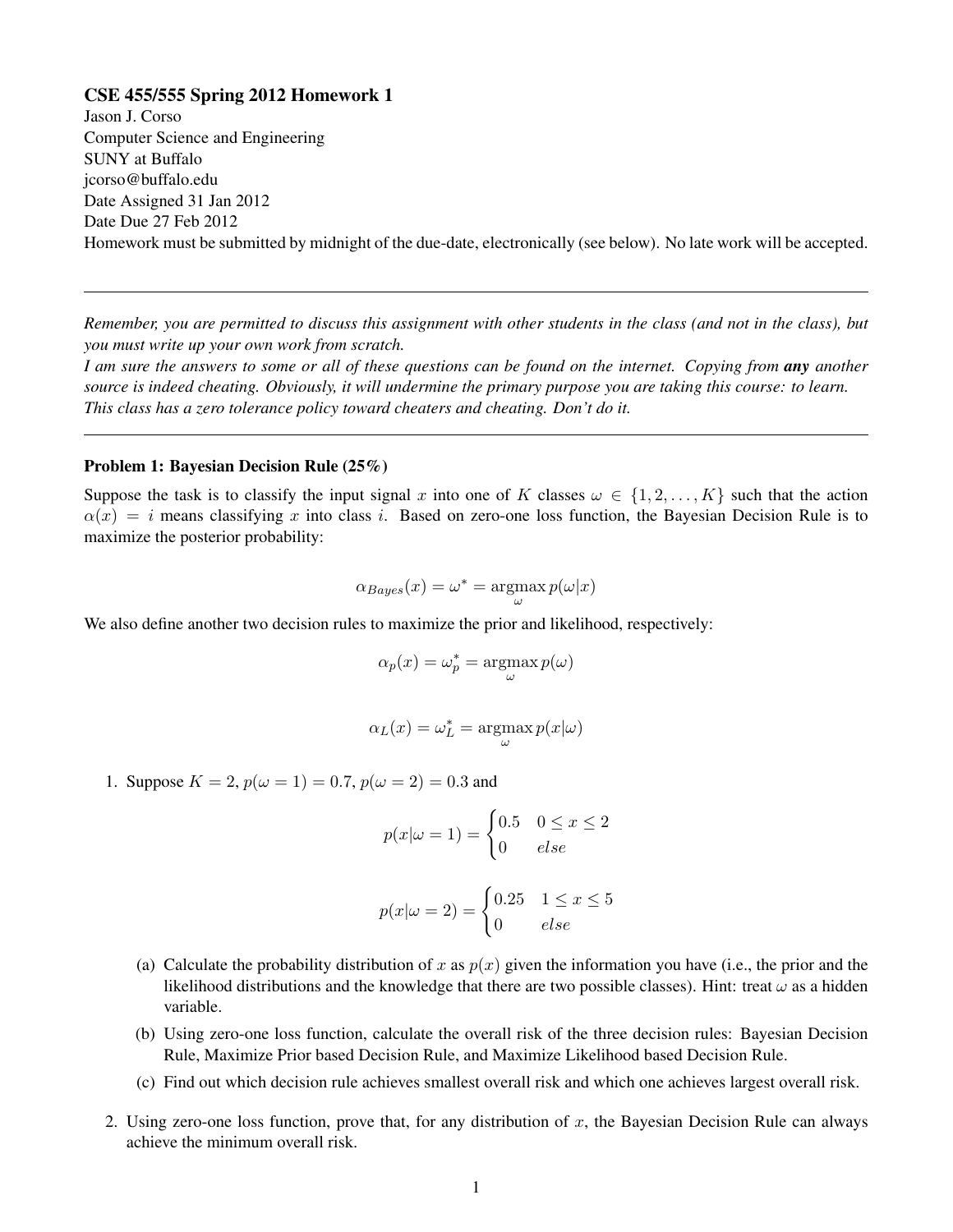## Problem 2: Bayesian Reasoning (25%)

*This is a classical problem.* Because you are studying so hard and staying up late, you need some caffeine. So, you run over to the Starbucks in the Commons and, to your surprise, you find a friendly greeter standing over three cups, say  $A, B$ , and C. The greeter explains to you that two of these cups have cold water in them and one has a fresh cup of hot coffee (the cups are opaque and you cannot see what is inside); you can select one and if it is the hot coffee then you win (and you get the hot coffee for free). So, you select cup A. Then, the greeter, who knows what is in each cup, opens cup  $C$ , which has cold water in it. The greeter then asks you whether or not you want to switch to cup B.

- 1. Formulate the problem using the Bayes rule, i.e. what are the random variables and the input data? What are the meanings of the prior and posterior probabilities in this problem?
- 2. What are the probability values for the prior?
- 3. What are the probability values for the likelihood?
- 4. Calculate the posterior probabilities (you need to derive the probability values with intermediate steps, not simply showing the final values).
- 5. What is the probability that cup A has hot coffee behind it after the greet opens cup  $C$ ?
- 6. Should you switch the choice to cup  $B$ ? Why?

Happy coffee drinking!

# Programming Problem: Decision Trees and Random Forests (50%)

This is the first programming question of the term and it requires you to work with decision trees and random forests in Python.

For starters, you need to download and get familiar with the prpy package that has been developed for this course. Information on prpy is available on the course website. Be sure that you are using the current version of prpy when you are working on this assignment as some functions/protocols have changed while preparing the assignment materials.

Next, download the homework starter source file http://www.cse.buffalo.edu/~jcorso/t/CSE555/ files/rfdigits\_hw1.py.

Finally, download the dataset from the website or locate it on the CSE network:

http://www.cse.buffalo.edu/˜jcorso/t/CSE555/files/555\_mnist\_data.tar.bz. The datafiles are also available on the CSE network at /projects/jcorso/CSE555/555\_mnist\_data that you can use without actually copying them locally into your account. This is a subset of the LeCun's MNIST dataset containing just the digits 0 through 5. The full dataset is available at http://yann.lecun.com/exdb/mnist/. The dataset is split into training and testing pictures. Do all training on the training pictures, and reserve the testing pictures for classification. I have preserved further testing images that I will use for evaluating the assignments.

I will not provide a tutorial on the prpy package or the assignment source files, other than what has been described in class. You can read the documentation in the source files to get a better idea of what is going on.

1. (10%) The first part of the assignment has you becoming acquainted with the existing Decision Tree code and tools. Use the prpy code and provided examples to generate a 4 class 2D dataset on the plane. Learn a decision tree. And compute the accuracy of the decision tree on your data set (see pr.datatools.accuracy). Plot the decision regions using the pr.trees.testGrid function. Provide screenshots of the data set you created, the accuracy score, and the decision regions as well as a discussion on why the method performed as it did.